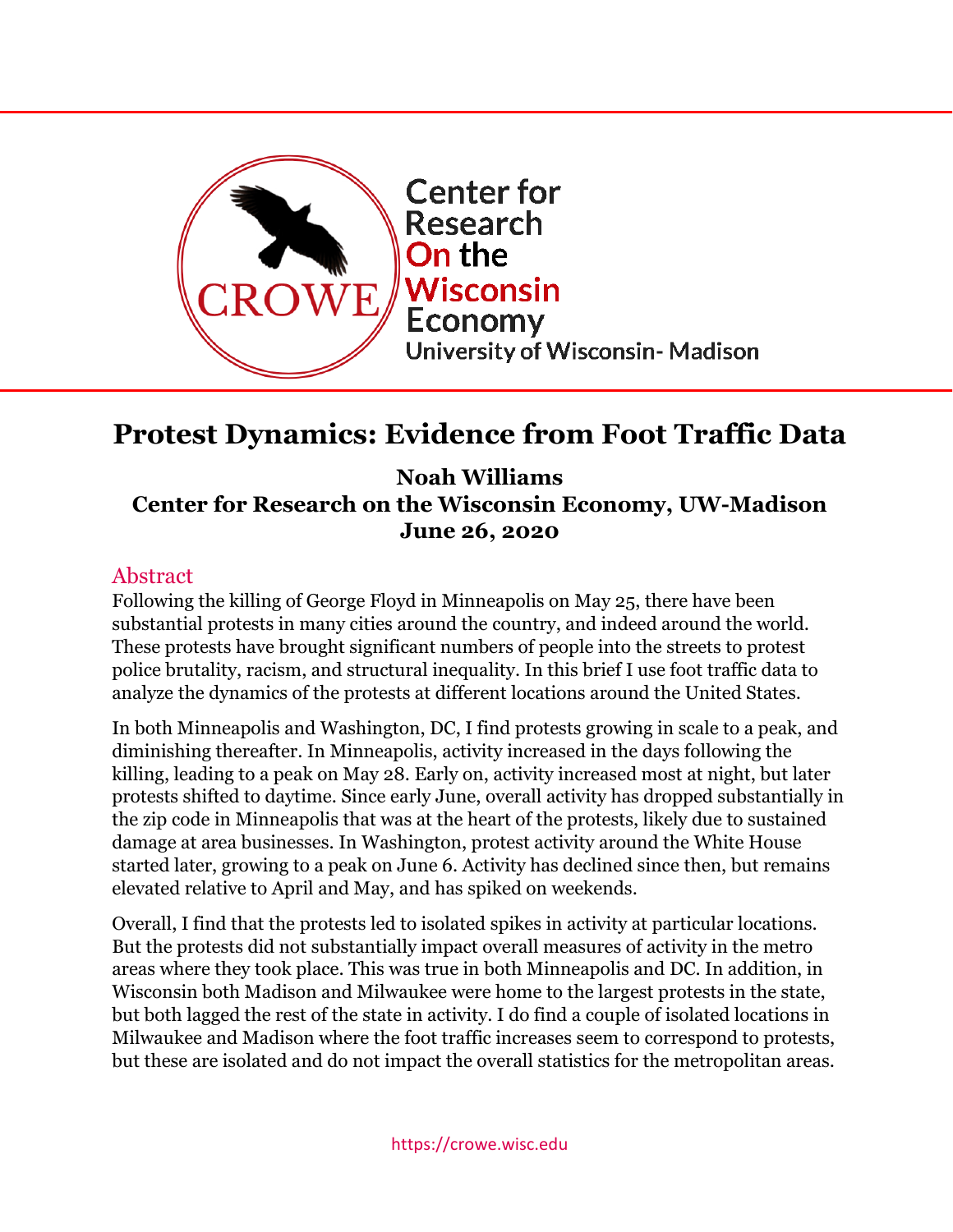### **Overview**

Following the killing of George Floyd in Minneapolis on May 25, there have been substantial protests in many cities around the country, and indeed around the world. These protests have brought significant numbers of people into the streets to protest racism, police brutality, and structural inequality. In this brief I use foot traffic data to analyze the dynamics of the protests at different locations around the United States.

In particular, I use anonymized data from GPS locations of cellphones to analyze visits to commercial locations adjacent to protests in different locations around the country. While in other work I have used this data to [measure economic activity,](https://crowe.wisc.edu/wp-content/uploads/sites/313/2020/06/wi-econ1.pdf) here I use this data to measure the timing and magnitude of protest activity. That is, the data records "visits" to locations when people pass nearby the commercial point of interest, whether people actually enter the location, and whether it is open or not.

For example, one of the locations I study is the Hay Adams hotel in Washington, DC. This hotel has been closed since March 20, but its location on Lafayette Square across from the White House means that it captures foot traffic from protestors who pass nearby. Using this foot traffic data, I show that the protests in Washington grew in size during the first week of June. Activity rose to a peak on June 6, diminishing thereafter but remaining elevated relative to April and May and spiking on weekends.

In addition, I analyze activity in Minneapolis in the days following the killing of George Floyd, with a particular focus on one zip code which was the epicenter of the initial wave of protests. Using hourly data, I show that in the early days of protests, activity increased most at night time, leading up to night of May 28 when a police station was burned and a nearby Target store was looted. Foot traffic at that Target store shows a spike on that night, then later dropping to roughly zero. The protests later in May were peaceful, and occurred during the daytime. Since the beginning of June, overall activity in that zip code has declined substantially, likely due to the damage local businesses sustained.

While the protests show up as additional foot traffic unrelated to regular economic activity in particular locations, there seems to be little evidence of protests significantly affecting overall foot traffic patterns. This is true for both Minneapolis and Washington, where the protests led to spikes in isolated locations, but had no measurable impact overall activity in the those cities. In addition, in Wisconsin both Madison and Milwaukee were home to the largest protests in the state, but both lagged the rest of the state in activity. I do find a couple of isolated locations in Milwaukee and Madison where the foot traffic increases seem to correspond to protests, but these are isolated cases and do not impact the overall statistics for the metropolitan areas.

## Data Source

The foot traffic data in this brief was provided by SafeGraph, a data company that aggregates anonymized location data from numerous applications in order to provide insights about physical places. To enhance privacy, SafeGraph excludes census block group information if fewer than five devices visited an establishment in a month from a given census block group. In particular, I use the SafeGraph Patterns dataset, which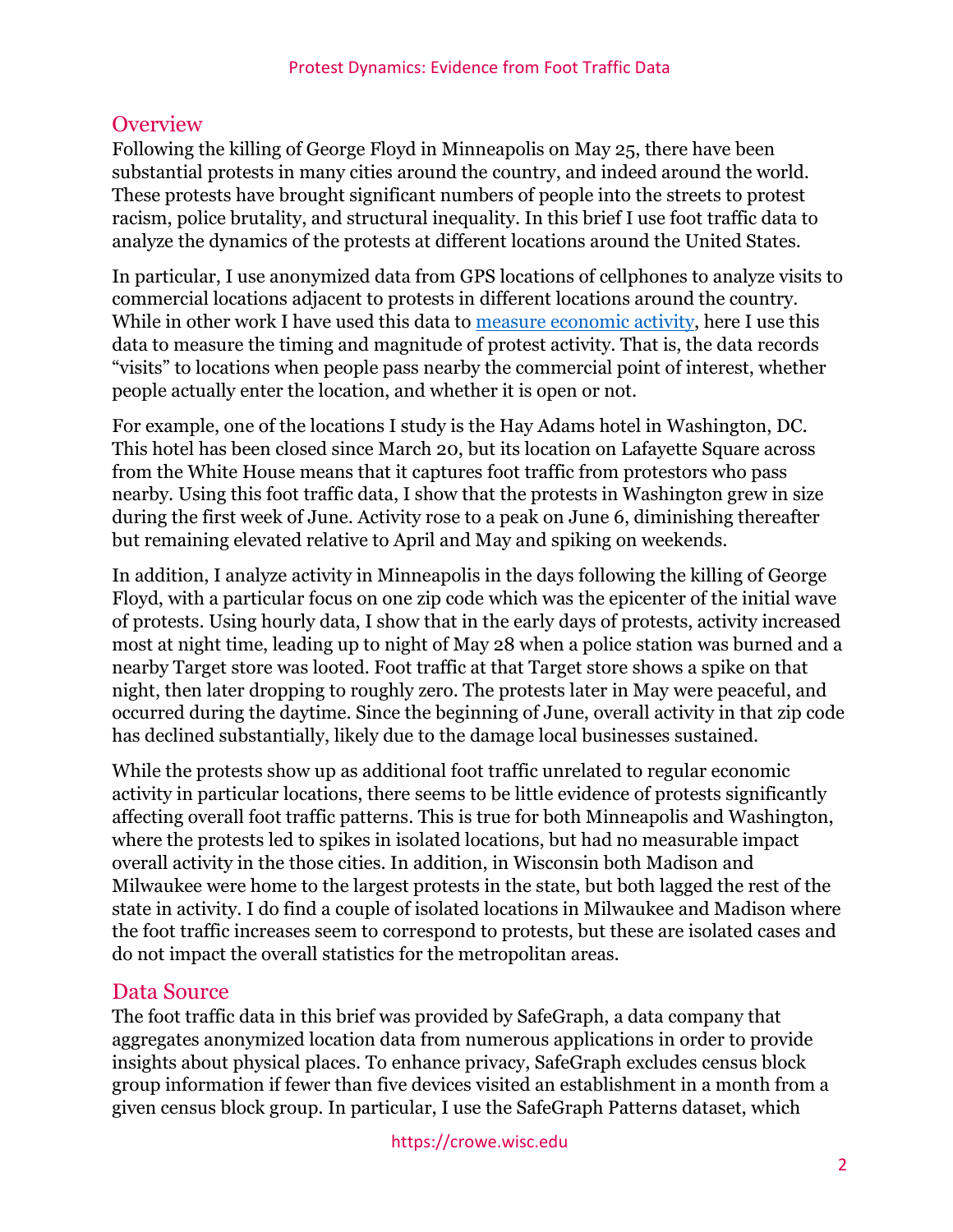

Figure 1: Relative same-location visits for locations in Minnesota and the 55406 zip code in Minneapolis.

measures foot-traffic patterns to 3.6 million commercial points-of-interest from over 45 million mobile devices in the United States. The population sample is a panel of opt-in, anonymized smartphone devices, and is well balanced across USA demographics and geographies. In addition to the individual data being anonymized, SafeGraph only reports certain place traffic and data aggregations. The patterns data describe how many people visit a location, how long they stay, where they came from, where else they go, and more. This data provides incredible detail on the activity of a sample of roughly 10% of the US population.

SafeGraph provides daily observations on an evolving panel of locations that include at least 5 visits from the sample of devices. The data is typically released monthly, but has been released weekly starting in March 2020 (which also includes hourly data). The most recent release covers foot traffic through June 21, 2020. To deal with changes in the panel over time, I focus on same-location changes in foot traffic. To make the absolute numbers more interpretable, I generally look at relative levels, with average foot traffic over the first week of March as the base.

#### Minneapolis

The killing of George Floyd by police in Minneapolis on May 25 sparked mass protests, which grew over time and spread across the country and around the world. In Minneapolis itself, the early wave of protests was centered on Lake Street in Minneapolis, not far from the location of Floyd's arrest and killing.

Figure 1 shows the overall foot traffic in Minnesota, as well as the zip code (55406) covering this section of Lake Street in Minneapolis. In particular, the figure plots the ratio of same-location visits each day relative to the first week of March. We see that from March until mid-May activity in the whole state and this particular zip code followed each other very closely. Both experienced a sharp drop with the onset of the COVID-19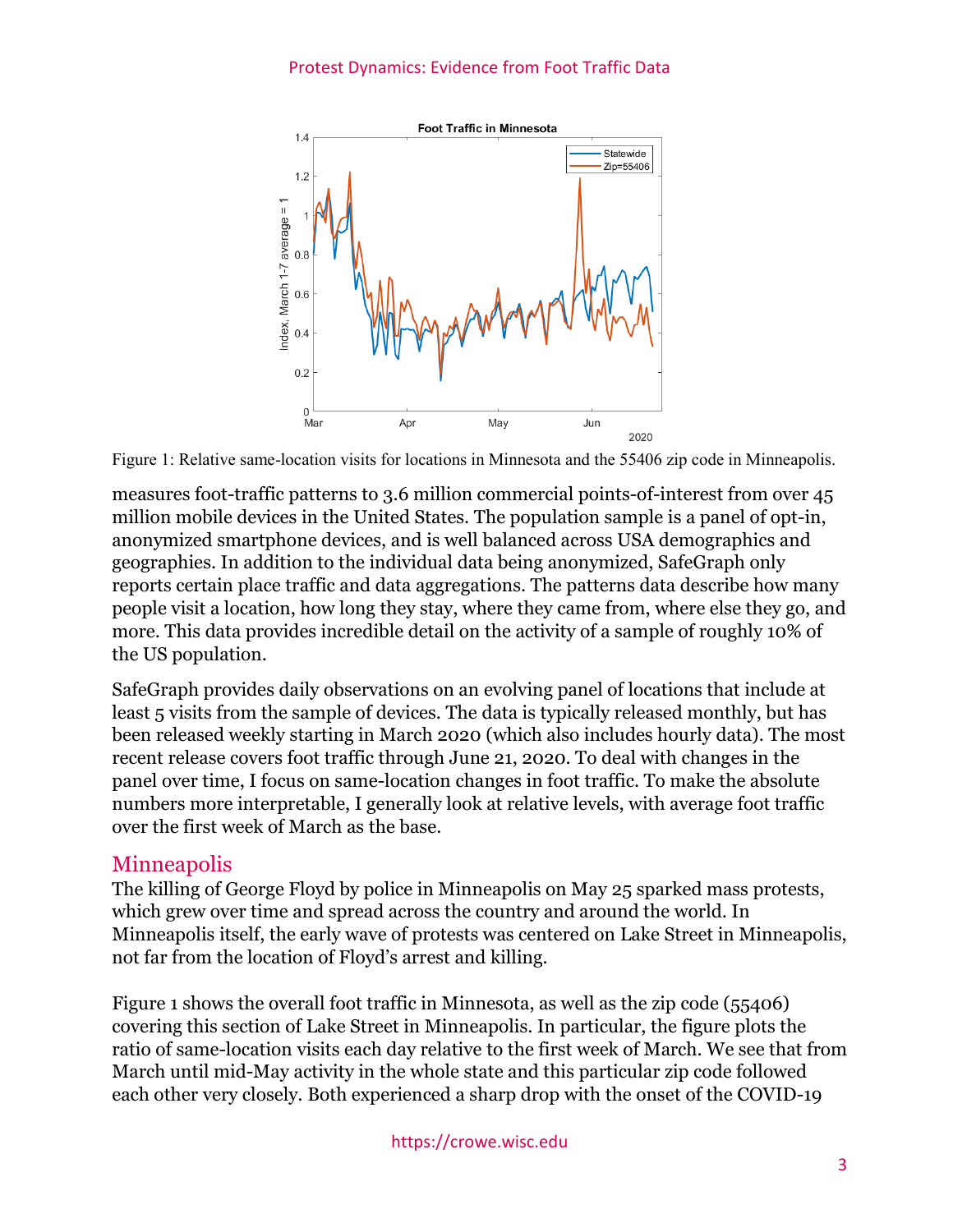#### Protest Dynamics: Evidence from Foot Traffic Data



Figure 2: Hourly foot traffic in the Minneapolis 55406 zip code for select weeks.



Figure 3: Relative same-location visits at the Lake Street Target in Minneapolis and other Target stores around the state

pandemic in mid-March, with activity dropping roughly 60% through April, before recovering slightly in early May. The spike in activity in this zip code with the protests during the last week of May is evident in the figure, as well as the subsequent decline during June. That is while the rest of the state of Minnesota experienced a rebound in economic activity, activity dropped in this section of Minneapolis. In particular, where activity had previously been roughly the same in the area as in the rest of the state, by mid-June there was a gap of roughly 25 percentage points. While overall activity in Minnesota had recovered to now be down only 30% since March, activity in the Minneapolis zip code was down 55%.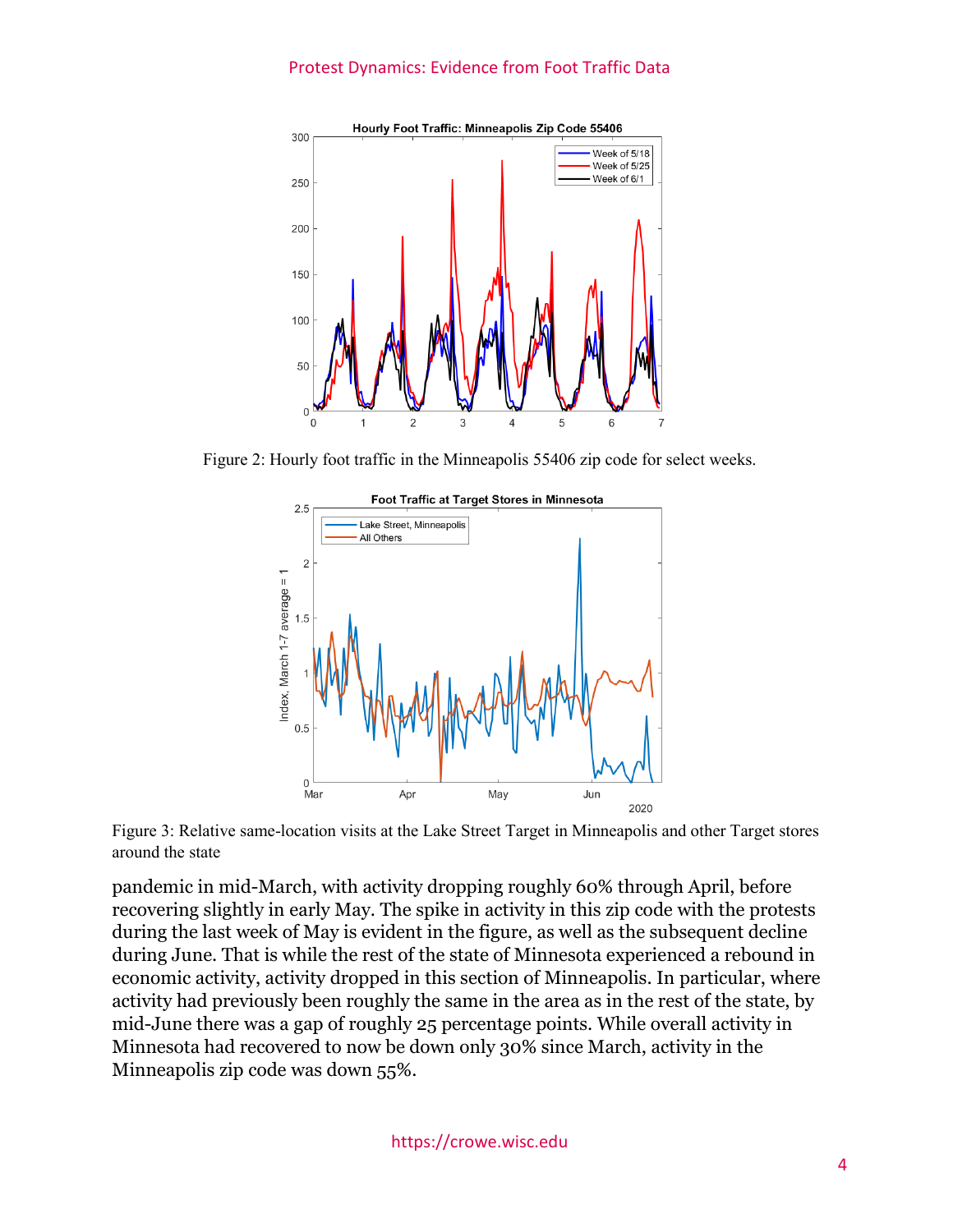Figures 2 and 3 provide more detail about activity in the key area of Minneapolis during the protests. In particular, Figure 2 shows hourly data on visits to locations in the 55406 zip code in Minneapolis for three different weeks. Clearly the key week is the week of May 25, immediately following the killing of George Floyd. Activity starts increasing on May 26, and growing over the next couple of days to a spike on May 28. Activity was high throughout that whole day, but with a particularly notable increase during the night. This was also the peak date of the violence in Minneapolis, as on the night of May 28 a police station was burned and a nearby Target store was looted. Figure 3 shows the foot traffic at that Target store on Lake Street. The data shows a spike on the night of May 28, with activity later dropping to roughly zero in early June. Another spike in activity is notable on June 19, with activity commemorating Juneteenth.

Figure 2 also shows how the protests changed over time. After the night of May 28, the protests in that area later in May were peaceful, and occurred during the daytime. In particular, the spike in activity on May 31 happened around noon rather than the late night spikes early in the week. As we saw in Figure 1, overall activity in the area declined in June. For example, Figure 2 shows that activity the week starting June 1 had returned to roughly the same level as the week before the protests.

#### Washington, DC

Although the protests began in Minneapolis, they soon spread across the country and around the world. In Washington, DC, many of the protests have been centered at Lafayette Square across from the White House. Figure 4 shows the overall foot traffic in the District of Columbia, as well as the zip code (20006) covering the section of Northwest DC which includes the surrounding area. In particular, the figure plots the ratio of same-location visits each day relative to the first week of March. We see that both the whole district and this particular zip code experienced a sharp drop with the onset of the COVID-19 in mid-March. But the drop was more pronounced in this zip code, which contains a number of office buildings and other locations that have been largely empty as the city has been on lockdown.

However starting in late May, we see a surge in activity in this zip code, rising to a peak on June 6. Activity in the zip code fell thereafter, but has remained elevated relative to levels in April and early May. However note as well that there has been relatively little change in overall activity in the district since April. Washington, DC has had stricter lockdown policies and had a much slower reopening than most of the rest of the country. Through mid-June activity in DC was still down roughly 60% from the beginning of March. The spike in activity due to the protests appears to have been localized and in small enough scale that it has not altered overall activity levels in the district.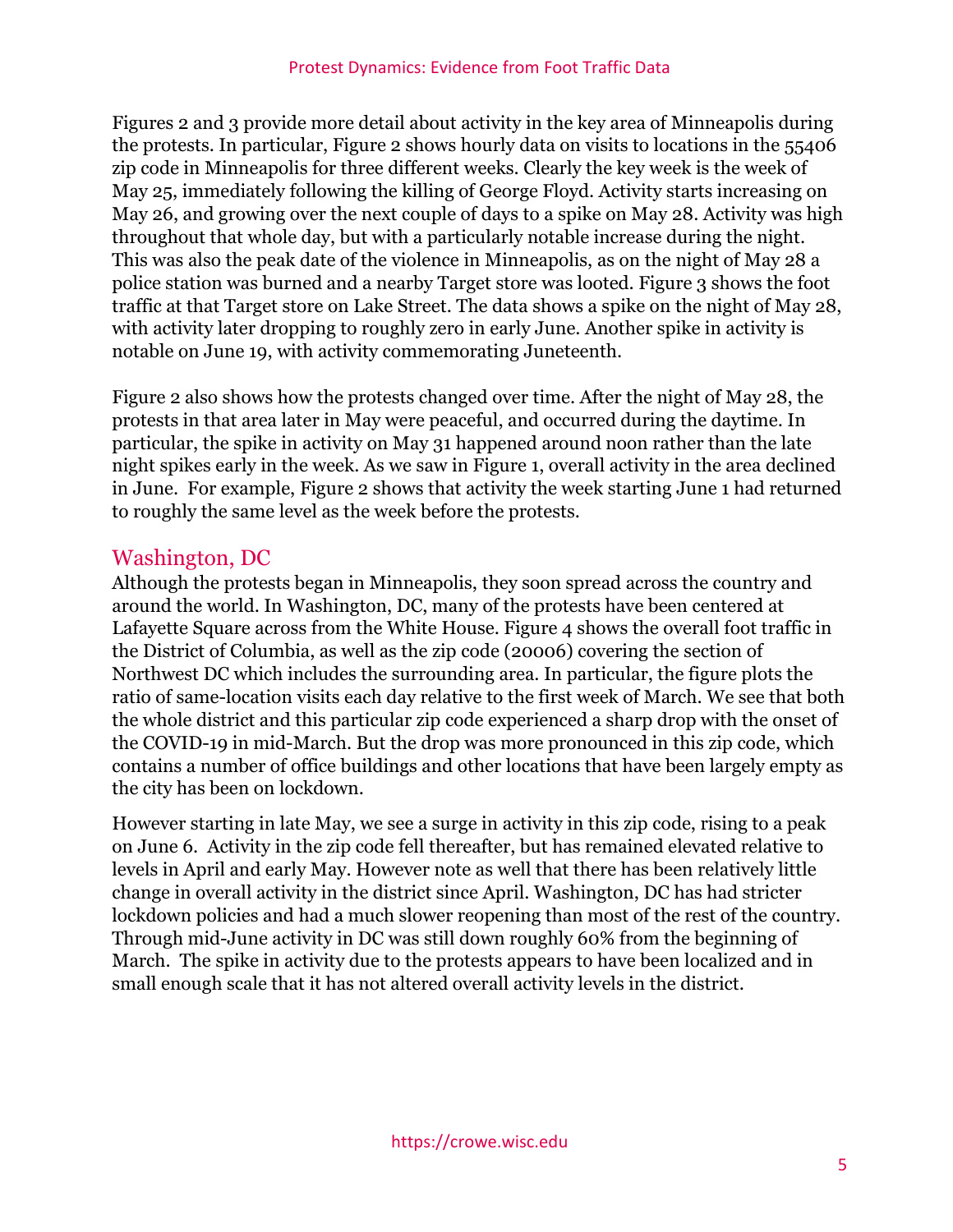

Figure 4: Relative same-location visits for locations in the District of Columbia and the 20006 zip code in Washington.



Figure 5: Relative same-location visits at the Hay Adams hotel in Washington and other hotels in the District of Columbia.

Figures 5 and 6 provide more detail about activity in the key area of Minneapolis during the protests. In particular, Figure 5 shows daily data on visits to one particular location very near the center of protest activity. The Hay Adams hotel in Washington closed due to the COVID-19 pandemic on March 20, and has remained closed. However its location on Lafayette Square across from the White House means that it captures foot traffic in the protests nearby. The figure shows that the protests grew in size during the first week of June. Activity rose to a peak on June 6, when activity was 100 times the previous week's level and nearly 15 times levels in early March. The data on visits to all other hotels in Washington in included for references. Activity at these hotels fell in min-April

https://crowe.wisc.edu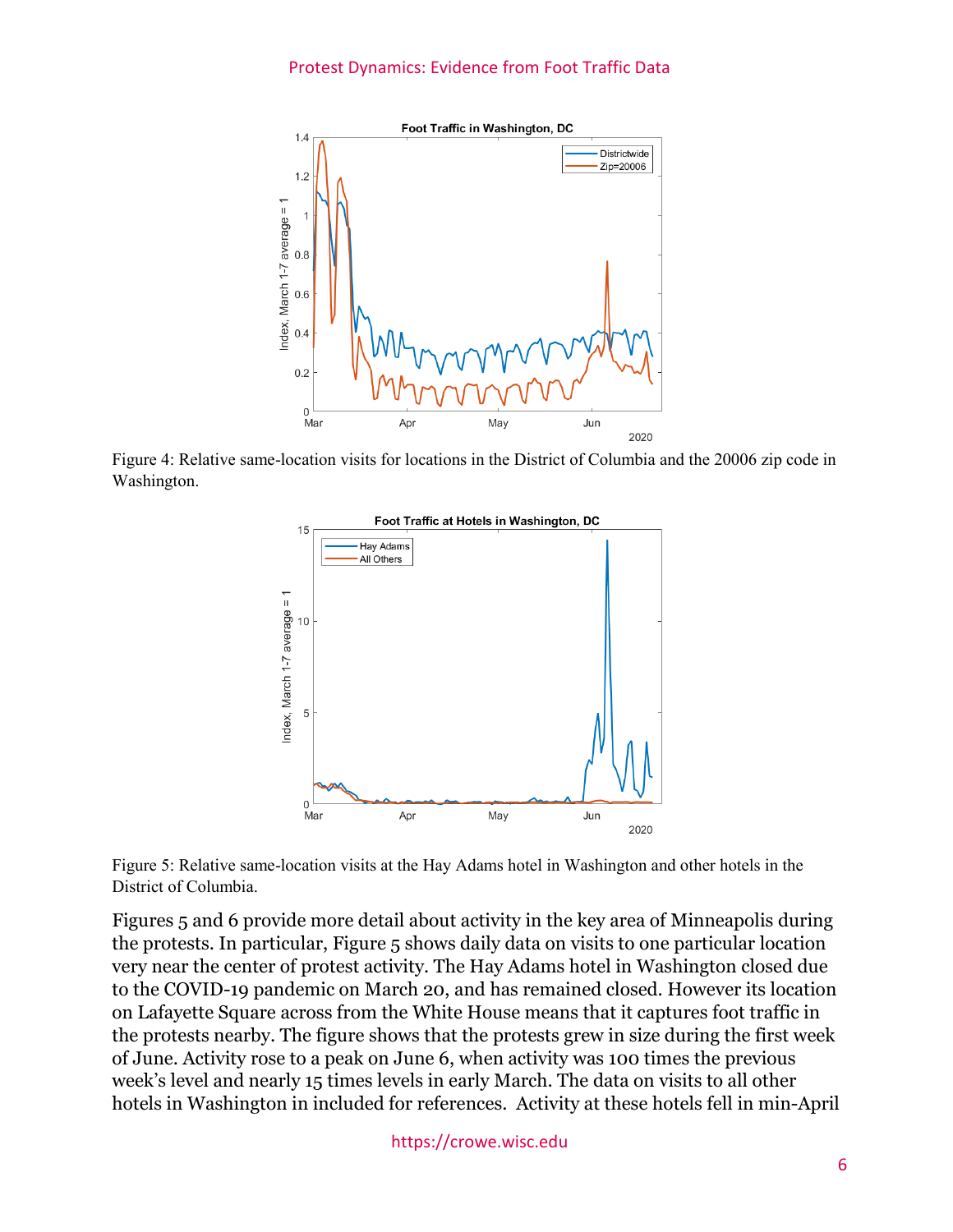#### Protest Dynamics: Evidence from Foot Traffic Data



Figure 6: Hourly foot traffic at the Hay Adams hotel in Washington for select weeks.

and have remained very low. Protests in Lafayette Square diminished after June 6, but activity remained elevated relative to April and May, and protests have spiked on the weekends.

Figure 6 shows hourly data on visits to the Hay Adams for three different weeks. There we see protests growing in size during the week of June 1 up to the peak on the 6th. The protests were largely from mid-day until the evening, tapering off overnight into the early mornings. Activity on the week of June 8 was lower than the previous week, but protests on the weekends are visible as increased activity at the end of the week.

#### (Lack of) Impact of Protests on Aggregate Activity

Thus far we have seen substantial impact of protests on activity in insolated locations, but these were not large enough to impact on overall activity measures, or perhaps had offsetting decreases by reduced activity of those not protesting. This was clear in both Minneapolis and Washington, and we now illustrate the same impacts in Wisconsin.

In particular, Figure 7 shows the relative activity trends for the two largest metropolitan areas in Wisconsin -- Milwaukee and Madison -- as well as the remainder of the state. Both metro areas and the remainder of the state all show very similar overall trends, but with varying magnitudes of changes. The declines in total traffic were somewhat larger in these metro areas than in the state overall. The shutdown of UW-Madison and the absence of thousands of students drove an especially large decline in Madison, where traffic was down roughly 70% from late March through mid-April, before recovering later in the month into early May.

Moreover, following the Supreme Court decision which invalidated the statewide stay at home order, while much of the state went without any mandated restrictions, both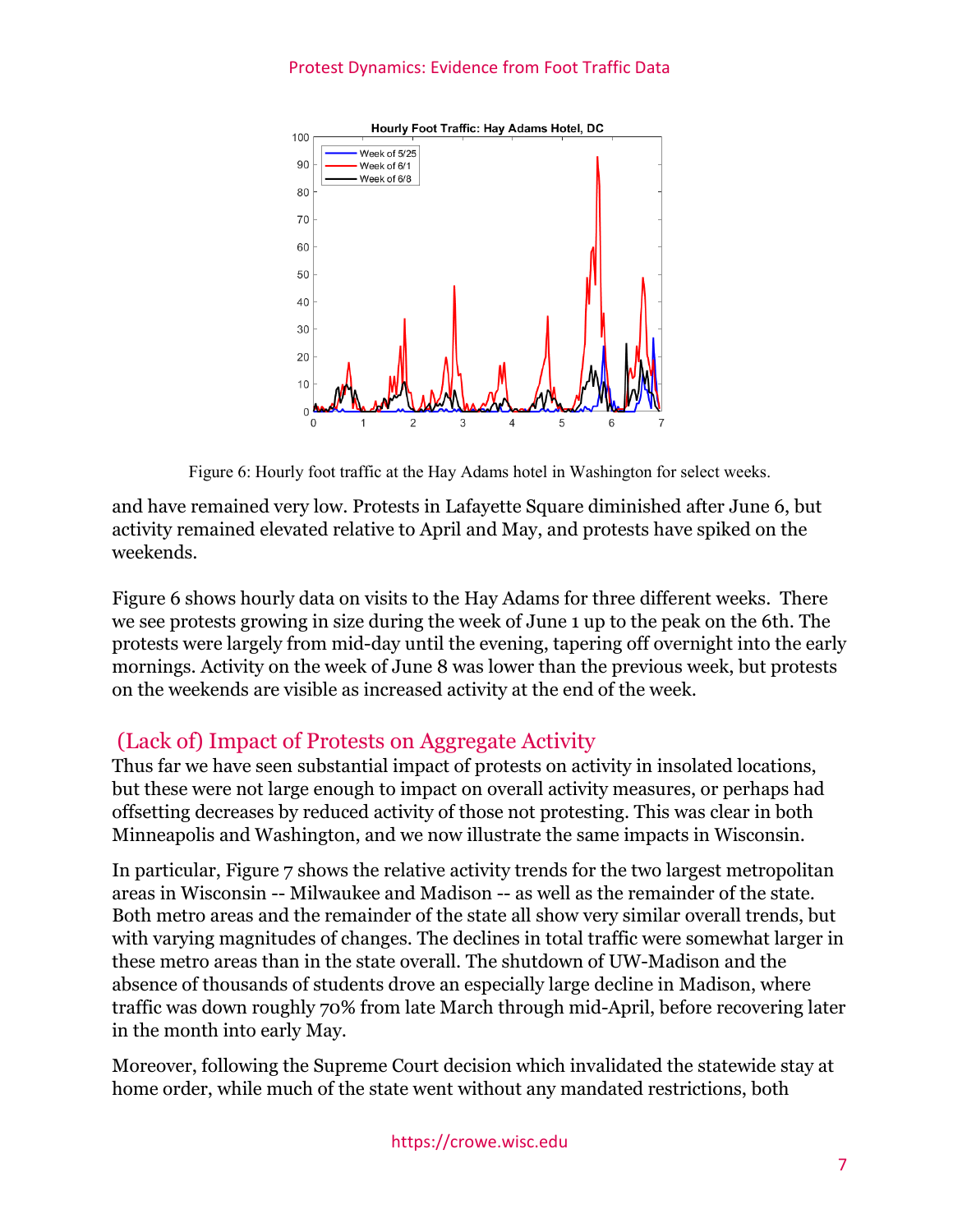

Figure 7: Relative same-location visits for Milwaukee MSA, Madison MSA, and the rest of the state.



Figure 8: Relative visits at locations in Milwaukee and Madison near protest activity.

Milwaukee County and Dane County imposed county-level orders that kept much of the statewide order in place. Both metro areas have eased restrictions recently, but under their slower reopening plans significant restrictions remain (particularly in Dane County). Thus while both metro areas have recovered, they have done so at a slower rate than the rest of the state, and the gap in activity to the rest of the state has widened. In particular, since May 13, Madison has seen a recovery of 15 percentage points and Milwaukee 24 percentage points, while the recovery in the rest of the state has been 28 percentage points.

Both metro areas, like many cities around the country and indeed the world, have seen significant protest activity over the weeks following the killing of George Floyd in